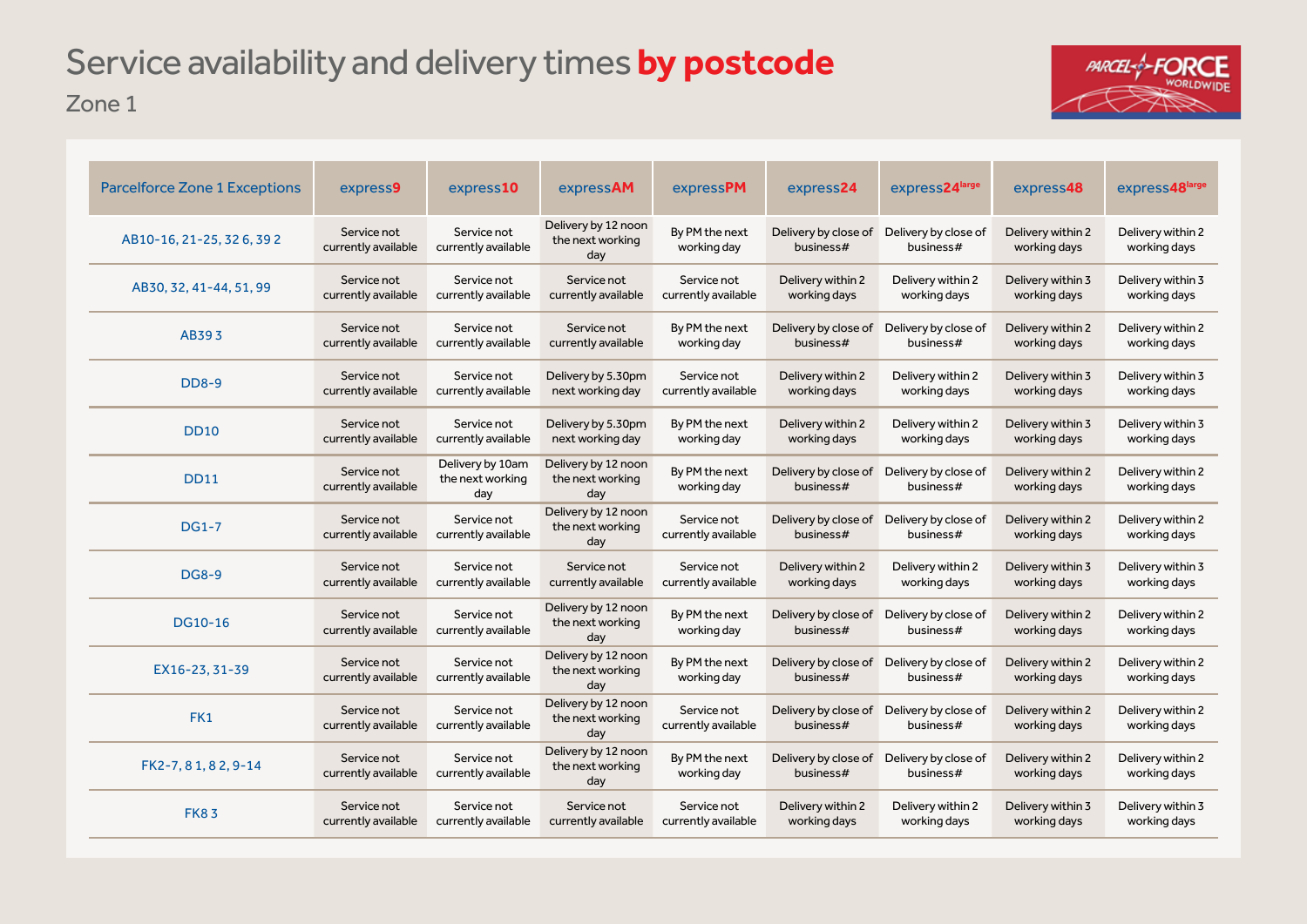# Service availability and delivery times **by postcode**

Zone 1



| <b>Parcelforce Zone 1 Exceptions</b> | express9                                | express10                                   | expressAM                                      | expressPM                          | express24                         | express24large                    | express48                         | express48large                    |
|--------------------------------------|-----------------------------------------|---------------------------------------------|------------------------------------------------|------------------------------------|-----------------------------------|-----------------------------------|-----------------------------------|-----------------------------------|
| FK15, 16                             | Service not<br>currently available      | Service not<br>currently available          | Service not<br>currently available             | Service not<br>currently available | Delivery within 2<br>working days | Delivery within 2<br>working days | Delivery within 3<br>working days | Delivery within 3<br>working days |
| G630,639                             | Delivery by 9am the<br>next working day | Delivery by 10am<br>the next working<br>day | Delivery by 12 noon<br>the next working<br>day | Service not<br>currently available | Delivery by close of<br>business# | Delivery by close of<br>business# | Delivery within 2<br>working days | Delivery within 2<br>working days |
| $IV4-9, 63$                          | Service not<br>currently available      | Service not<br>currently available          | Service not<br>currently available             | Service not<br>currently available | Delivery within 2<br>working days | Delivery within 2<br>working days | Delivery within 3<br>working days | Delivery within 3<br>working days |
| <b>KA198</b>                         | Delivery by 9am the<br>next working day | Delivery by 10am<br>the next working<br>day | Delivery by 12 noon<br>the next working<br>day | Service not<br>currently available | Delivery by close of<br>business# | Delivery by close of<br>business# | Delivery within 2<br>working days | Delivery within 2<br>working days |
| <b>KA26</b>                          | Service not<br>currently available      | Service not<br>currently available          | Delivery by 12 noon<br>the next working<br>day | By PM the next<br>working day      | Delivery by close of<br>business# | Delivery by close of<br>business# | Delivery within 2<br>working days | Delivery within 2<br>working days |
| $LD1-8$                              | Service not<br>currently available      | Service not<br>currently available          | Delivery by 12 noon<br>the next working<br>day | Service not<br>currently available | Delivery by close of<br>business# | Delivery by close of<br>business# | Delivery within 2<br>working days | Delivery within 2<br>working days |
| LL15-49, 51-78                       | Service not<br>currently available      | Service not<br>currently available          | Delivery by 12 noon<br>the next working<br>day | By PM the next<br>working day      | Delivery by close of<br>business# | Delivery by close of<br>business# | Delivery within 2<br>working days | Delivery within 2<br>working days |
| PH8, 9, 12, 15                       | Service not<br>currently available      | Service not<br>currently available          | Delivery by 12 noon<br>the next working<br>day | By PM the next<br>working day      | Delivery by close of<br>business# | Delivery by close of<br>business# | Delivery within 2<br>working days | Delivery within 2<br>working days |
| PH10, 11, 13, 14                     | Service not<br>currently available      | Service not<br>currently available          | Delivery by 5.30pm<br>next working day         | Service not<br>currently available | Delivery within 2<br>working days | Delivery within 2<br>working days | Delivery within 3<br>working days | Delivery within 3<br>working days |
| <b>PH16</b>                          | Service not<br>currently available      | Service not<br>currently available          | Service not<br>currently available             | By PM the next<br>working day      | Delivery by close of<br>business# | Delivery by close of<br>business# | Delivery within 2<br>working days | Delivery within 2<br>working days |
| PL10-19, 22-35                       | Service not<br>currently available      | Service not<br>currently available          | Delivery by 12 noon<br>the next working<br>day | By PM the next<br>working day      | Delivery by close of<br>business# | Delivery by close of<br>business# | Delivery within 2<br>working days | Delivery within 2<br>working days |
| PO30-41                              | Service not<br>currently available      | Service not<br>currently available          | Delivery by 12 noon<br>the next working<br>day | By PM the next<br>working day*     | Delivery by close of<br>business# | Delivery by close of<br>business# | Delivery within 2<br>working days | Delivery within 2<br>working days |
| SY7-14, 22                           | Service not<br>currently available      | Service not<br>currently available          | Delivery by 12 noon<br>the next working<br>day | By PM the next<br>working day      | Delivery by close of<br>business# | Delivery by close of<br>business# | Delivery within 2<br>working days | Delivery within 2<br>working days |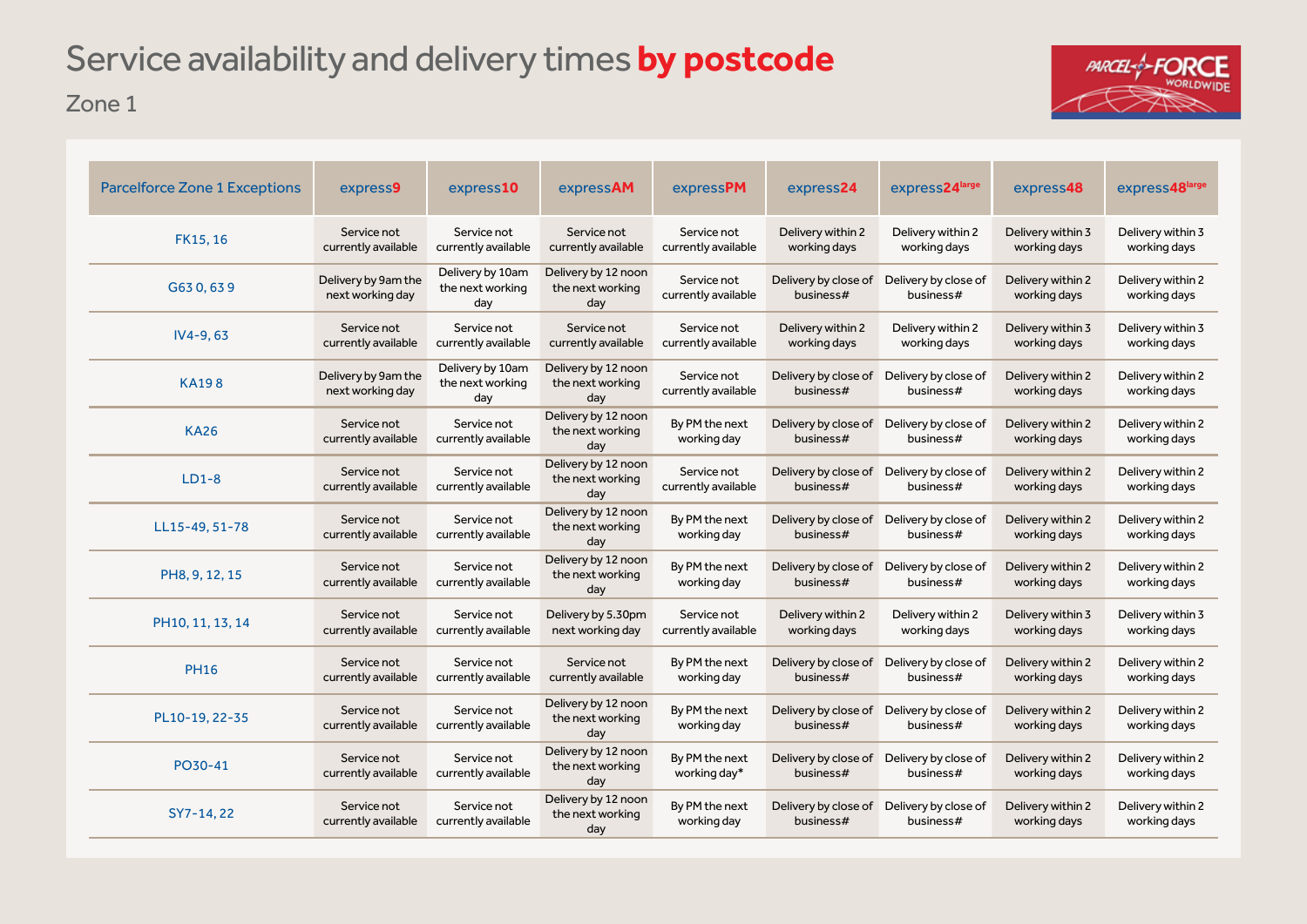## Zone 1 Service availability and delivery times **by postcode**



| <b>Parcelforce Zone 1 Exceptions</b> | express9                           | express <b>10</b>                           | expressAM                                      | expressPM                          | express24                         | express24large                    | express48                         | express48large                    |
|--------------------------------------|------------------------------------|---------------------------------------------|------------------------------------------------|------------------------------------|-----------------------------------|-----------------------------------|-----------------------------------|-----------------------------------|
| SY15-21, 23-25                       | Service not<br>currently available | Service not<br>currently available          | Delivery by 12 noon<br>the next working<br>day | By PM the next<br>working day      | Delivery by close of<br>business# | Delivery by close of<br>business# | Delivery within 2<br>working days | Delivery within 2<br>working days |
| SY23.1-5, SY24.5, SY25.6             | Service not<br>currently available | Service not<br>currently available          | Delivery by 12 noon<br>the next working<br>day | Service not<br>currently available | Delivery by close of<br>business# | Delivery by close of<br>business# | Delivery within 2<br>working days | Delivery within 2<br>working days |
| TD1-151                              | Service not<br>currently available | Delivery by 10am<br>the next working<br>day | Delivery by 12 noon<br>the next working<br>day | Service not<br>currently available | Delivery by close of<br>business# | Delivery by close of<br>business# | Delivery within 2<br>working days | Delivery within 2<br>working days |
| TD152                                | Service not<br>currently available | Service not<br>currently available          | Delivery by 5.30pm<br>next working day         | Service not<br>currently available | Delivery within 2<br>working days | Delivery within 2<br>working days | Delivery within 3<br>working days | Delivery within 3<br>working days |
| TR1-20, 26, 27                       | Service not<br>currently available | Service not<br>currently available          | Delivery by 12 noon<br>the next working<br>day | By PM the next<br>working day      | Delivery by close of<br>business# | Delivery by close of<br>business# | Delivery within 2<br>working days | Delivery within 2<br>working days |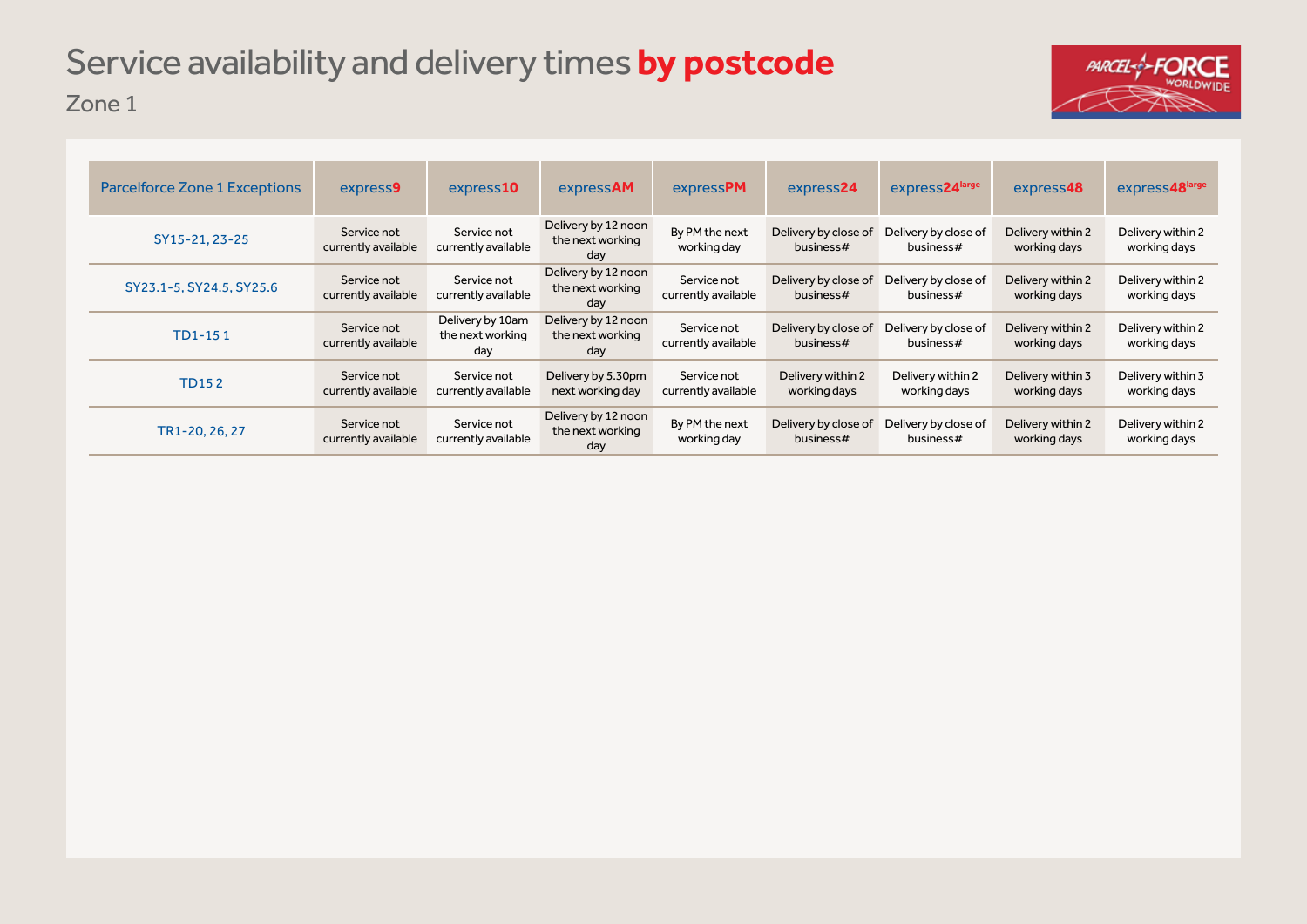## Zone 2 Service availability and delivery times **by postcode**



| <b>Parcelforce Zone 2 Exceptions</b> | express9            | express10           | expressAM           | expressPM           | express24         | express24large    | express48         | express48large    |
|--------------------------------------|---------------------|---------------------|---------------------|---------------------|-------------------|-------------------|-------------------|-------------------|
| AB 31, 33-38, 45, 52-56              | Service not         | Service not         | Service not         | Service not         | Delivery within 2 | Delivery within 2 | Delivery within 3 | Delivery within 3 |
|                                      | currently available | currently available | currently available | currently available | working days      | working days      | working days      | working days      |
| FK17-21                              | Service not         | Service not         | Service not         | Service not         | Delivery within 2 | Delivery within 2 | Delivery within 3 | Delivery within 3 |
|                                      | currently available | currently available | currently available | currently available | working days      | working days      | working days      | working days      |
| $HS1-9**$                            | Service not         | Service not         | Service not         | Service not         | Delivery within 3 | Delivery within 3 | Delivery within 4 | Delivery within 4 |
|                                      | currently available | currently available | currently available | currently available | working days      | working days      | working days      | working days      |
| $IV1-3$                              | Service not         | Service not         | Delivery by the     | Service not         | Delivery within 2 | Delivery within 2 | Delivery within 3 | Delivery within 3 |
|                                      | currently available | currently available | next working day    | currently available | working days      | working days      | working days      | working days      |
| IV10-28, 30-32, 36, 40-56            | Service not         | Service not         | Service not         | Service not         | Delivery within 2 | Delivery within 2 | Delivery within 3 | Delivery within 3 |
|                                      | currently available | currently available | currently available | currently available | working days      | working days      | working days      | working days      |
| KA27** and KA28**                    | Service not         | Service not         | Service not         | Service not         | Delivery within 2 | Delivery within 2 | Delivery within 3 | Delivery within 3 |
|                                      | currently available | currently available | currently available | currently available | working days      | working days      | working days      | working days      |
| KW1-3 and 5-14                       | Service not         | Service not         | Service not         | Service not         | Delivery within 2 | Delivery within 2 | Delivery within 3 | Delivery within 3 |
|                                      | currently available | currently available | currently available | currently available | working days      | working days      | working days      | working days      |
| KW15**                               | Service not         | Service not         | Service not         | Service not         | Delivery within 3 | Delivery within 3 | Delivery within 4 | Delivery within 4 |
|                                      | currently available | currently available | currently available | currently available | working days      | working days      | working days      | working days      |
| $KW16-17**$                          | Service not         | Service not         | Service not         | Service not         | Delivery within 4 | Delivery within 4 | Delivery within 5 | Delivery within 5 |
|                                      | currently available | currently available | currently available | currently available | working days      | working days      | working days      | working days      |
| PA20-49 and 62-78 and PA80           | Service not         | Service not         | Service not         | Service not         | Delivery within 3 | Delivery within 3 | Delivery within 4 | Delivery within 4 |
|                                      | currently available | currently available | currently available | currently available | working days      | working days      | working days      | working days      |
| PA60, 61                             | Service not         | Service not         | Service not         | Service not         | Delivery within 2 | Delivery within 2 | Delivery within 3 | Delivery within 3 |
|                                      | currently available | currently available | currently available | currently available | working days      | working days      | working days      | working days      |
| PH 17-26, 30-44, 49, 50              | Service not         | Service not         | Service not         | Service not         | Delivery within 2 | Delivery within 2 | Delivery within 3 | Delivery within 3 |
|                                      | currently available | currently available | currently available | currently available | working days      | working days      | working days      | working days      |
| $ZE1 - 3**$                          | Service not         | Service not         | Service not         | Service not         | Delivery within 3 | Delivery within 3 | Delivery within 4 | Delivery within 4 |
|                                      | currently available | currently available | currently available | currently available | working days      | working days      | working days      | working days      |